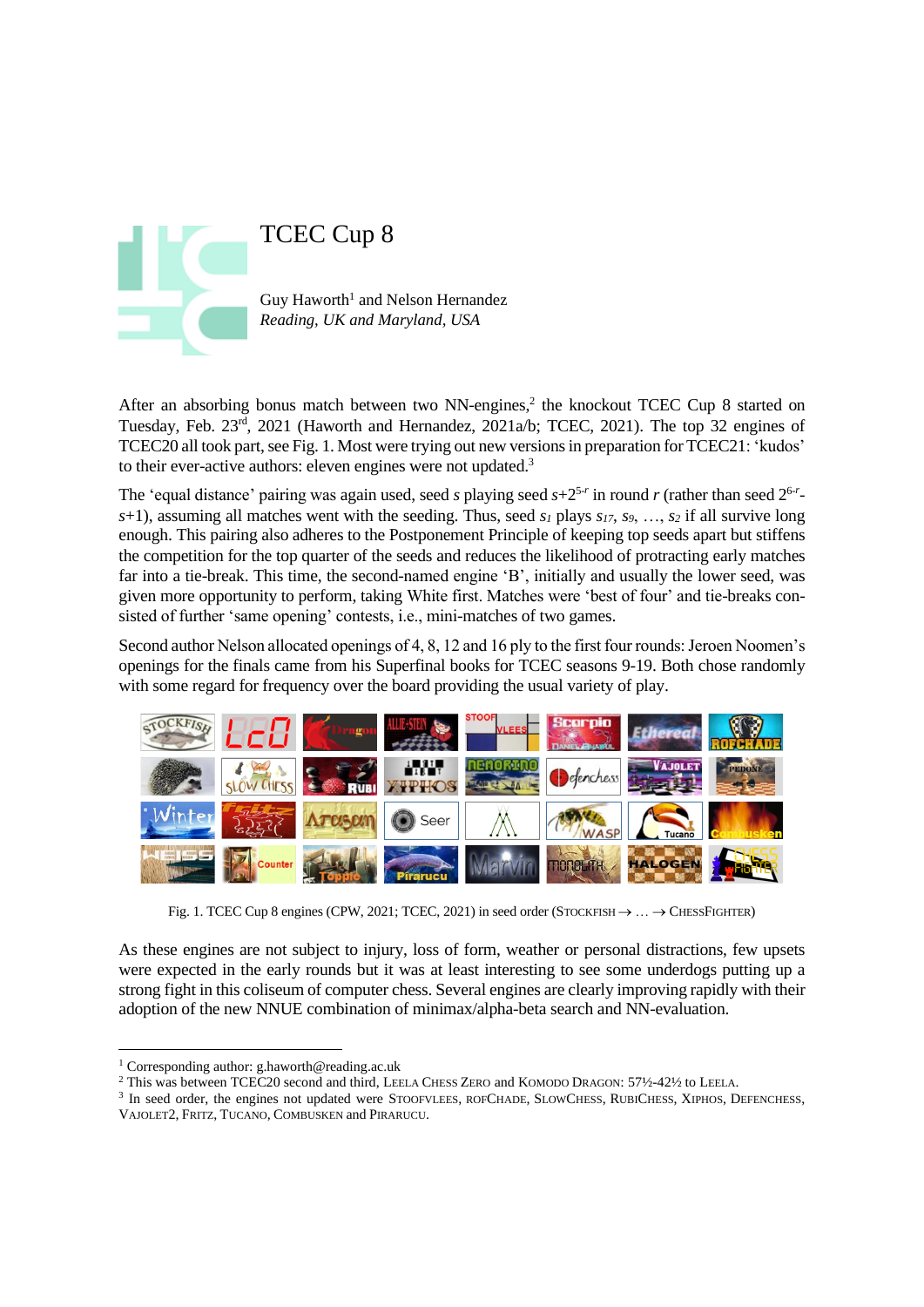## **1 THE MATCHES OF ROUNDS 1 AND 2**

WINTER, ARASAN and TUCANO were the first engines to play better than par. MONOLITH had the best chance to overturn the seedings with a nominal Elo deficit of just 81. Notably, SEER later achieved three draws against fourth seed ALLIESTEIN. While resistance was not futile, it was in each of these cases sadly unavailing. However, there was one cupset and what scrap it was – no quarter given. Seeded low down the order at 31, HALOGEN beat VAJOLET2 by three bloody strikes to two. In this stand-out match, there were five wins in six games. HALOGEN newly sported an innovative, 'incrementally updated' neural network developed and trained using the OPENBENCH framework from Andrew 'ETHEREAL' Grant (2021). In some sort of coincidence, ETHEREAL and HALOGEN were to meet in match four of the next round with NNUE support on both sides.

Table 1. TCEC Cup 8: the results of the round 1 and 2 matches from engine A's perspective<sup>4</sup>

| <b>Match</b>      | <b>Engine A</b> |                                |      |              |      | <b>Engine B</b>               | Elo  | <b>Score</b> | %-perf. for 'A'                          |                           |       |                |
|-------------------|-----------------|--------------------------------|------|--------------|------|-------------------------------|------|--------------|------------------------------------------|---------------------------|-------|----------------|
|                   | <b>Seed</b>     | Engine                         | Elo  |              | Seed | <b>Engine</b>                 | Elo  | Δ            |                                          | <b>Exp'ctd Actual Par</b> |       |                |
| R <sub>1.01</sub> | 01              | Stockfish 202102202249         | 3605 | $\mathbf{V}$ | 17   | Winter 9.4                    | 3341 | 264          | $3-1$ : ==11                             | 82.2                      | 75.0  | $\sim$         |
| R <sub>1.02</sub> | 09              | Igel 3.0-dev-2 ign-0-9b1937cc  | 3443 | $\mathbf{V}$ | 25   | Weiss 1.3-dev                 | 3232 | 211          | $2\frac{1}{2} - \frac{1}{2}$ : 1 =       | 77.0                      | 83.3  | $=$            |
| R1.03             | 05              | Stoofvlees II a16              | 3511 | $\mathbf{v}$ | 21   | Minic 3.04                    | 3300 | 211          | $3-1 := 1 = 1$                           | 77.0                      | 75.0  | $=$            |
| R <sub>1.04</sub> | 13              | Nemorino 6.06 NNUE             | 3334 | $\mathbf{v}$ | 29   | Marvin 5.1.0-a4               | 3104 | 230          | $2\frac{1}{2} - \frac{1}{2}$ : 11=       | 79.0                      | 83.3  | $=$            |
| R <sub>1.05</sub> | 03              | Komodo Dragon 2671.00          | 3552 | $\mathbf{V}$ | 19   | Arasan v22.1.0-31-d9b3e64     | 3268 | 284          | $3-1$ : ==11                             | 84.0                      | 75.0  | $\sim$         |
| R <sub>1.06</sub> | 11              | RubiChess 2.0.1                | 3409 | $\mathbf{v}$ | 27   | Topple 0.8.0                  | 3186 | 223          | $2\frac{1}{2} - \frac{1}{2}$ : 11=       | 78.2                      | 83.3  | $=$            |
| R <sub>1.07</sub> | 07              | Ethereal 12.89A_PRO_Cup_8      | 3462 | $\mathbf{v}$ | 23   | Tucano 9.02 dev               | 3183 | 279          | $3-1:1 == 1$                             | 83.6                      | 75.0  | ÷.             |
| R1.08             | 15              | Vajolet2 2.9.0-TCEC-S19        | 3336 | v            | 31   | Halogen 20210217              | 3231 | 105          | $2\frac{1}{2} - 3\frac{1}{2}$ : $0101=0$ | 64.3                      | 41.7  | $\overline{a}$ |
| R <sub>1.09</sub> | 02              | LCZero 0.27.0-pr1509_JH.94-100 | 3589 | v            | 18   | Fritz 17 20200830             | 3333 | 256          | $3-1$ : $=1=1$                           | 81.5                      | 75.0  | $=$            |
| R <sub>1.10</sub> | 10              | SlowChess Blitz 2.5 avx        | 3430 | v            | 26   | Counter 3.7                   | 3136 | 294          | $3-0:111$                                | 84.8                      | 100.0 | $+$            |
| R <sub>1.11</sub> | 06              | ScorpioNN 3.0.11.3             | 3477 | $\mathbf{v}$ | 22   | Wasp 4.54                     | 3233 | 244          | $2\frac{1}{2} - \frac{1}{2}$ : 1=1       | 80.3                      | 83.3  | $=$            |
| R <sub>1.12</sub> | 14              | Defenchess 2.3 dev2            | 3340 | v            | 30   | Monolith 20210221             | 3256 | 84           | $2\frac{1}{2}$ -1½: ===1                 | 61.6                      | 62.5  | $=$            |
| R1.13             | 04              | AllieStein v0.8-120f959 PS1.4  | 3520 | v            | 20   | Seer 1.2.1 20201219           | 3270 | 250          | $2\frac{1}{2}$ -1½: ===1                 | 80.9                      | 62.5  | $\sim$         |
| R <sub>1.14</sub> | 12              | $Xiphos$ 0.6.1                 | 3399 | V            | 28   | Pirarucu 3.3.5                | 3185 | 214          | $2\frac{1}{2} - \frac{1}{2}$ : 11=       | 77.3                      | 83.3  | $=$            |
| R <sub>1.15</sub> | 08              | rofChade 2.309                 | 3404 | $\mathbf{V}$ | 24   | Combusken 1.4.0               | 3276 | 128          | $2\frac{1}{2}$ -1½: ==1=                 | 67.3                      | 62.5  | $=$            |
| R <sub>1.16</sub> | 16              | Pedone 20210217                | 3317 | $\mathbf{V}$ | 32   | ChessFighter 3.7.0            | 3211 | 106          | $3-1$ : $=1=1$                           | 64.5                      | 75.0  | $^{+}$         |
| R <sub>2.01</sub> | 01              | Stockfish 202102202249         | 3605 | $\mathbf{v}$ | 09   | Igel 3.0-dev-2 ign-0-9b1937cc | 3443 | 162          | $2\frac{1}{2}$ -1 $\frac{1}{2}$ : ===1   | 71.0                      | 62.5  |                |
| R <sub>2.02</sub> | 05              | Stoofvlees II a16              | 3511 | V            | 13   | Nemorino 6.06 NNUE            | 3334 | 177          | $3-1:1 == 1$                             | 73.0                      | 75.0  | $=$            |
| R <sub>2.03</sub> | 03              | Komodo Dragon 2671.00          | 3552 | v            | 11   | RubiChess 2.0.1               | 3409 | 143          | $3-1$ : $=1=1$                           | 69.2                      | 75.0  | $=$            |
| R <sub>2.04</sub> | 07              | Ethereal 12.89A PRO Cup 8      | 3462 | $\mathbf{V}$ | 31   | Halogen 20210217              | 3231 | 231          | $2\frac{1}{2}$ -1½: ==1=                 | 79.1                      | 62.5  | ä,             |
| R <sub>2.05</sub> | 02              | LCZero 0.27.0-pr1509 JH.94-100 | 3589 | $\mathbf{v}$ | 10   | SlowChess Blitz 2.5 avx       | 3430 | 159          | $2\frac{1}{2}$ -1 $\frac{1}{2}$ : =1==   | 71.1                      | 62.5  | ÷.             |
| R <sub>2.06</sub> | 06              | ScorpioNN $3.0.11.3$           | 3477 | $\mathbf{V}$ | 14   | Defenchess 2.3 dev2           | 3340 | 137          | $4\frac{1}{2} - 3\frac{1}{2} = 6 = 1$    | 68.4                      | 56.3  | $\overline{a}$ |
| R <sub>2.07</sub> | 04              | AllieStein v0.8-120f959 PS1.4  | 3520 | $\mathbf{v}$ | 12   | $Xiphos$ 0.6.1                | 3399 | 121          | $2\frac{1}{2}$ -1 $\frac{1}{2}$ : ===1   | 66.4                      | 62.5  | $=$            |
| R <sub>2.08</sub> | 08              | rofChade 2.309                 | 3404 | v            | 16   | Pedone 20210217               | 3317 | 87           | $2\frac{1}{2} - 3\frac{1}{2} = 4.1$      | 62.0                      | 41.7  |                |

So, with one exception, the top half of the seeding remained intact. The average Elo deficit for round 2 was reduced to 152, higher seeds now expected to average a 70% score. STOCKFISH–IGEL also featured NNUE on both sides as did KOMODO DRAGON–RUBICHESS. What now distinguishes one NNUE engine from another: net dimensions, training, …? We welcome input on this.

The first five matches ended in the regulation four games so none of the three all-NNUE contests was as protracted as expected. IGEL, HALOGEN and SLOWCHESS BLITZ recorded notable but losing performances. Then DEFENCHESS stopped the show, rescuing one apparently lost game after another, and taking the match with ScorpioNN to eight games. Four of these were over 100 moves and one, g21, was over 200 moves long. SCORPIONN may have missed wins in games 1, 2 and 6 but eventually prevailed. Will DEFENCHESS find a permanent home in at least Division 1 in TCEC season 21?

<sup>&</sup>lt;sup>4</sup> Alongside the 'Actual' column, '+' ('-') indicates an excess (shortfall) of a ½-point vis-à-vis Engine A's 'par' score.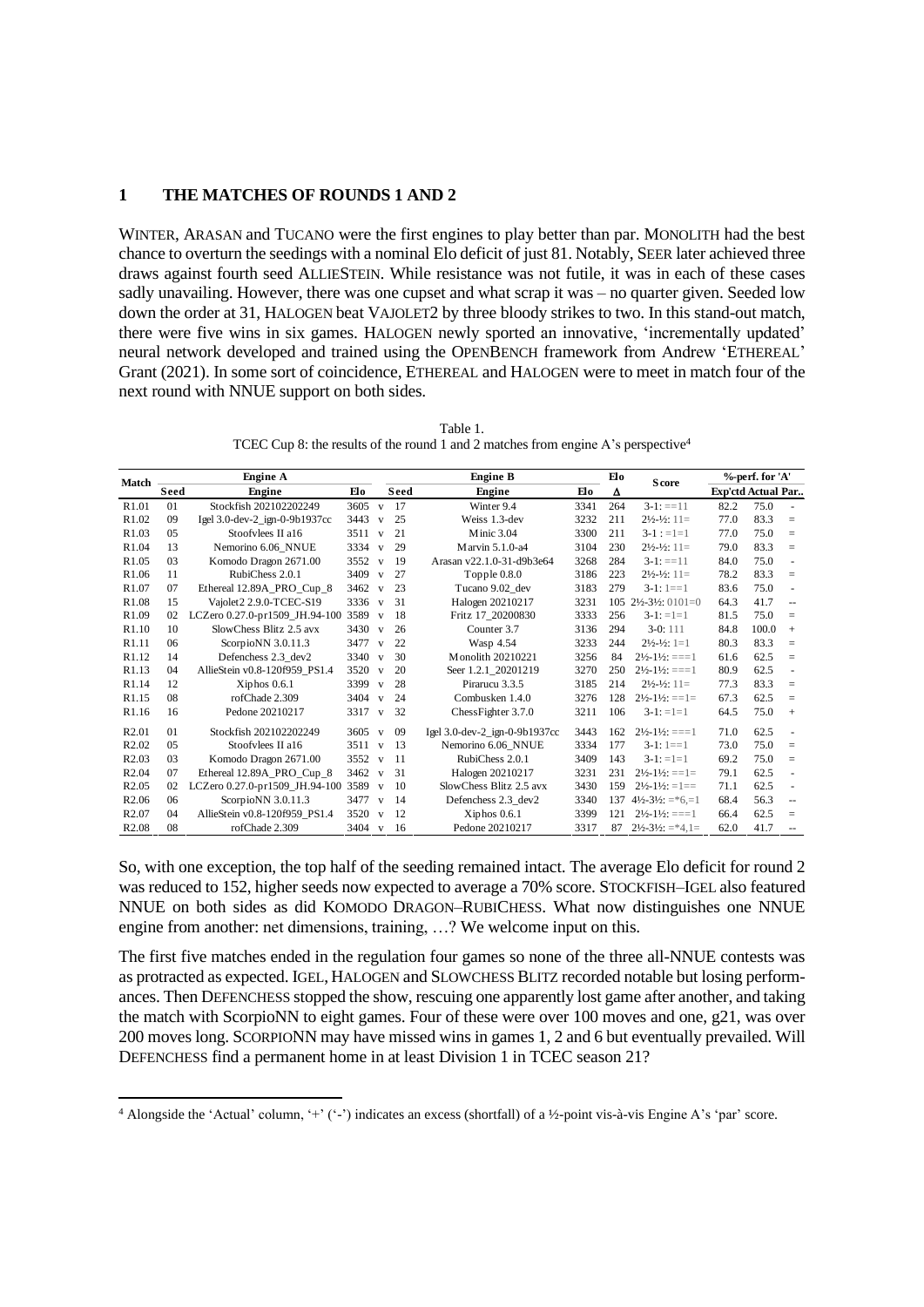ALLIESTEIN–XIPHOS finished in an unusual PPP-r draw. PEDONE let a win slip away in game 33 with **52.c4** which kibitzer CRYSTAL also expected. Via Karsten Müller, the redoubtable endgame analysts Petronijevic and Sullivan (2021) independently confirmed that **c4** was a mistake and that **52.Rg4** won with subtle play: it would have been fascinating to watch. The self-stalemate engineered by ROFCHADE came in five moves so it's strange that CRYSTAL, a more tactical version of STOCKFISH by Joseph Ellis, fell into this trap. Unshaken by this missed opportunity, PEDONE finally provided the upset of the round, finding sufficient advantage in the Scandinavian tiebreak opener where ROFCHADE did not.

## **2 THE QUARTER-FINAL, SEMI-FINAL, BRONZE AND FINAL MATCHES**

With the departure of ROFCHADE, we were looking at the first all-NN TCEC Cup quarter-final. The Elo delta would have averaged 103 but was up at 125 with PEDONE in the lists. The top four had looked solid if unspectacular so far. STOCKFISH–STOOFVLEES moved into extra time and became the first of three six-game matches, the favourites just prevailing in each case. LEELA-SCORPIONN treated us to an asymmetric RR-q battle from move 20. ALLIESTEIN saw an early opportunity in its second game against PEDONE at move 16 and moved easily to a lead it did not give up. The evaluation graphs of Fig. 2 indicate the nature of the four wins.



Fig. 2. The evaluation graphs for the four decisive quarter-final games

Another first! STOCKFISH–KOMODO DRAGON was the first all-NNUE TCEC Cup semi-final match. Elo and training-time were both on the side of STOCKFISH. After five draws, it was immediately clear that STOCKFISH was much more positive than The Dragon about White's chances in the mandated Pirc opening. It climbed away without hesitation to an effortless win, see Fig. 3. LEELA CHESS ZERO and ALLIESTEIN were in the trenches for eleven draws before LEELA finally got the advantage of two passed pawns in a QR-qr endgame featuring the heavy pieces. The bias of the last opening was the largest but was still assessed by the engines as less than 0.3 'pawns'.

Both the Bronze match and the Final were contests between NNUE and NN engines, minimax search with alpha-beta cut off versus Monte Carlo search. In the Bronze match, ALLIESTEIN seemed to have good chances in game 3, a well biased Czech Benoni defence opening. These peaked around move 66 but then dropped suddenly and evaporated: a missed chance perhaps. KOMODO DRAGON in reply moved smoothly away as White while ALLIESTEIN was unaware of what was to come, see Fig. 3.